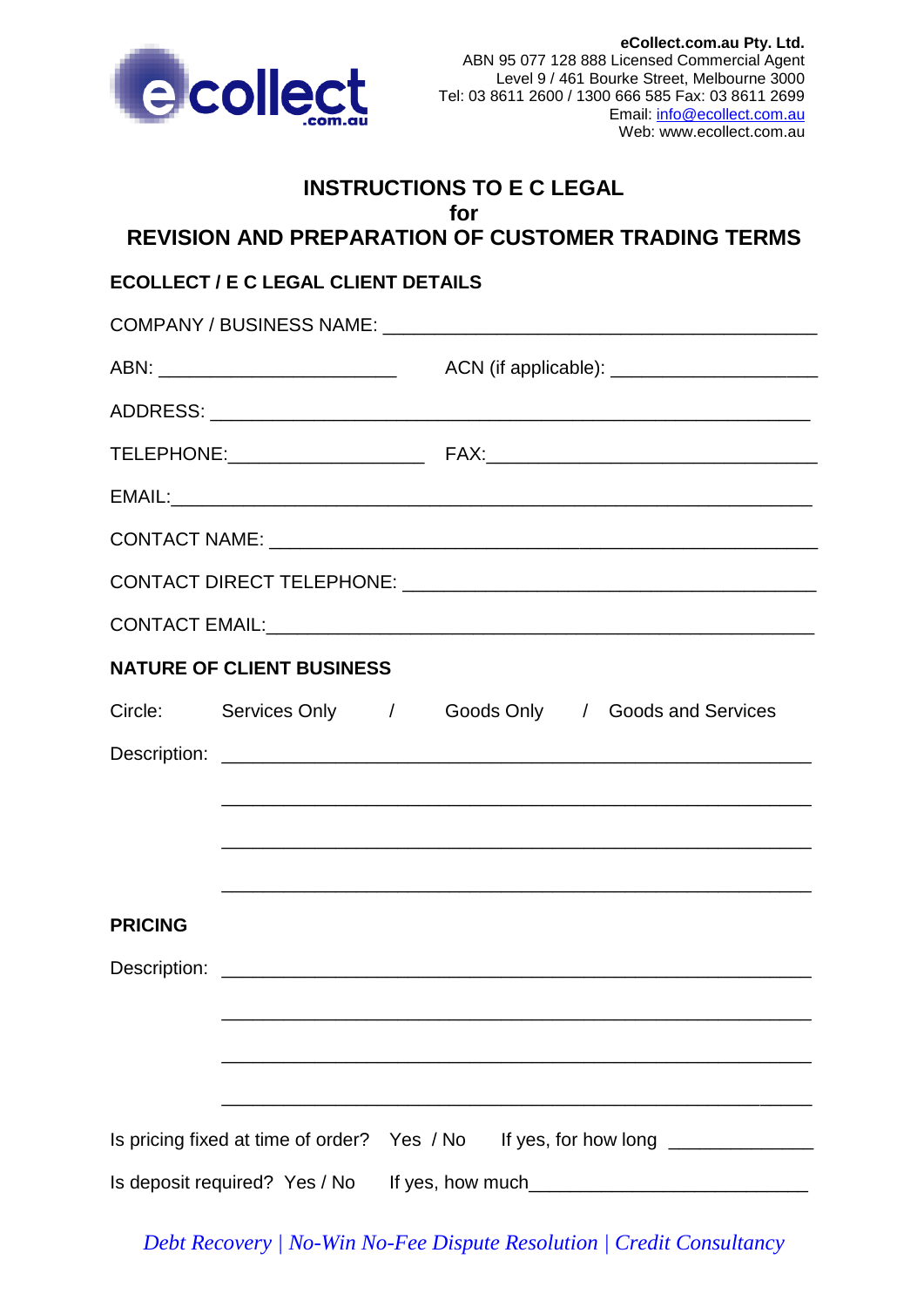| <b>DELIVERY ARRANGEMENTS</b>   |          |
|--------------------------------|----------|
| Is delivery a separate charge? | Yes / No |
| How is cost calculated?        |          |
| Description:                   |          |
|                                |          |
|                                |          |
| <b>PAYMENT TERMS</b>           |          |

| Cash                      | If yes, additional charge of ________%                                                                                                          |                                                                                                                                                                                                                        |  |
|---------------------------|-------------------------------------------------------------------------------------------------------------------------------------------------|------------------------------------------------------------------------------------------------------------------------------------------------------------------------------------------------------------------------|--|
|                           |                                                                                                                                                 |                                                                                                                                                                                                                        |  |
|                           |                                                                                                                                                 |                                                                                                                                                                                                                        |  |
|                           |                                                                                                                                                 |                                                                                                                                                                                                                        |  |
|                           |                                                                                                                                                 |                                                                                                                                                                                                                        |  |
|                           |                                                                                                                                                 |                                                                                                                                                                                                                        |  |
|                           |                                                                                                                                                 |                                                                                                                                                                                                                        |  |
| <b>DEFAULT ON PAYMENT</b> |                                                                                                                                                 |                                                                                                                                                                                                                        |  |
|                           |                                                                                                                                                 |                                                                                                                                                                                                                        |  |
|                           |                                                                                                                                                 |                                                                                                                                                                                                                        |  |
| <b>RISK ON SOLD GOODS</b> |                                                                                                                                                 |                                                                                                                                                                                                                        |  |
|                           |                                                                                                                                                 |                                                                                                                                                                                                                        |  |
|                           |                                                                                                                                                 |                                                                                                                                                                                                                        |  |
|                           |                                                                                                                                                 |                                                                                                                                                                                                                        |  |
|                           |                                                                                                                                                 |                                                                                                                                                                                                                        |  |
|                           |                                                                                                                                                 |                                                                                                                                                                                                                        |  |
|                           | Accept payment by: Credit Card Yes / No<br>Yes / No<br>Cheque Yes / No<br><b>OWNERSHIP OF SOLD GOODS</b><br><b>RETURN OF GOODS ARRANGEMENTS</b> | EFT Yes/No<br>BSB __________________________________<br>Account No: _______________________<br>Reference:_________________________<br>Overdue interest? Yes / No Rate of overdue interest_____________________________ |  |

\_\_\_\_\_\_\_\_\_\_\_\_\_\_\_\_\_\_\_\_\_\_\_\_\_\_\_\_\_\_\_\_\_\_\_\_\_\_\_\_\_\_\_\_\_\_\_\_\_\_\_\_\_\_\_\_\_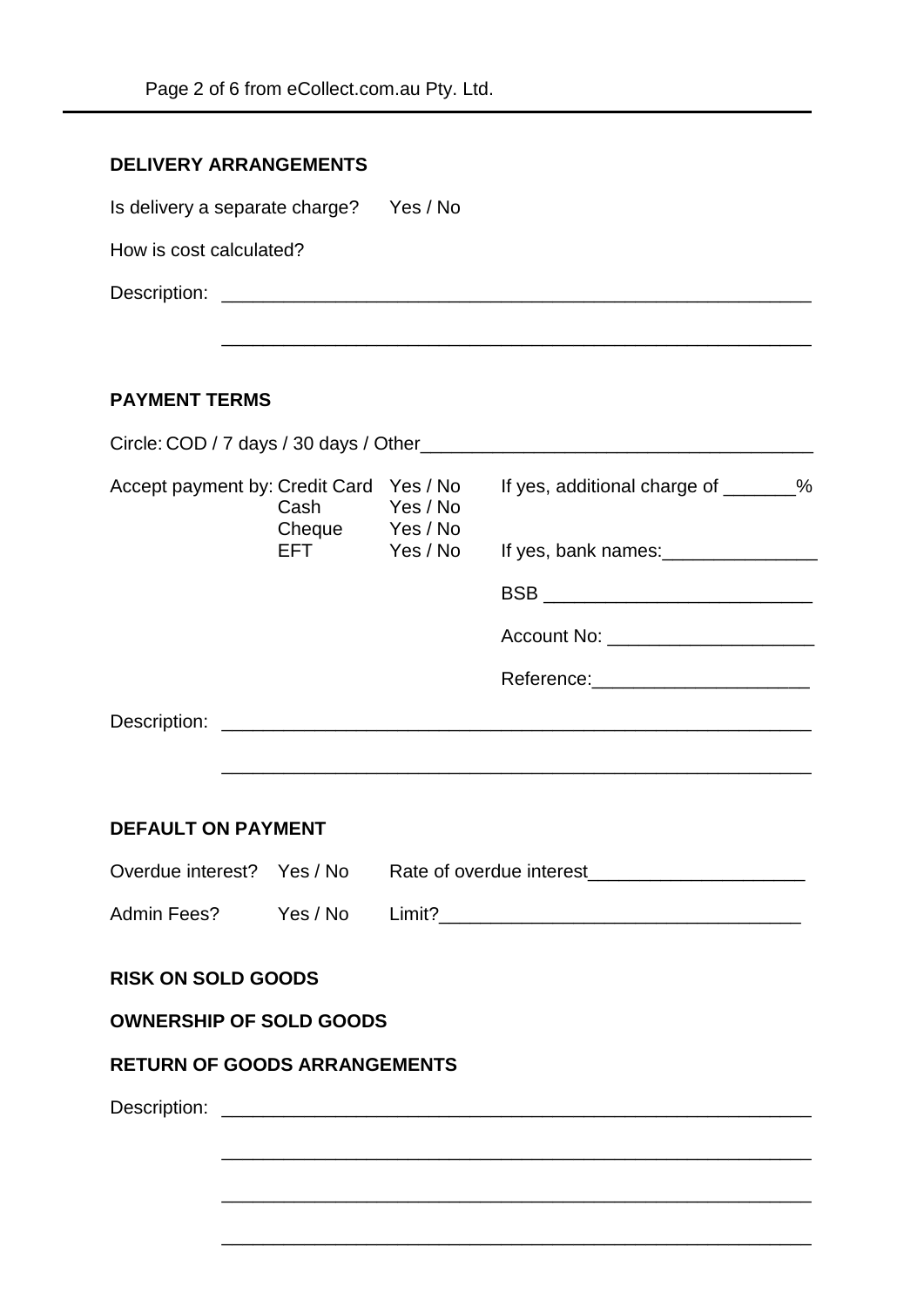| <b>SPECIAL TERMS</b> |  |  |  |
|----------------------|--|--|--|
|                      |  |  |  |
|                      |  |  |  |
|                      |  |  |  |
|                      |  |  |  |
|                      |  |  |  |
|                      |  |  |  |
|                      |  |  |  |

# **ABOUT THE ECOLLECT / E C LEGAL SERVICE**

eCollect provides a service in conjunction with E C Legal which involves:

- reviewing our client's needs i.e. the nature of the client's business and the relationships with their customers;
- providing a tailor made solution to enable our client to control the entire relationship with the client's customer including a suite of documents for use within our client's business.

The documents that we may provide include:

#### **Credit Account Application**

Sets out the information needed to open a credit account with our client and provides the basis of the trading agreement between our client and their customer.

#### **Letter Advising of Change of Trading Terms**

To be used by our client to advise its existing debtors of a change to the trading terms.

#### **Credit Acceptance Procedures**

Sets out a policy for our client's staff members to follow when considering whether or not to grant credit to a prospective customer.

## **Trading Terms and Conditions**

Designed to be used in conjunction with the Credit Account Application. It has a comprehensive the set of trading terms designed to protect our client's interests.

## **Quotation**

Sets out a format for our client to provide a quotation to its customer.

#### **Variation of Quotation**

Sets out a format for our client to provide a variation of quotation to its customer once a job has commenced.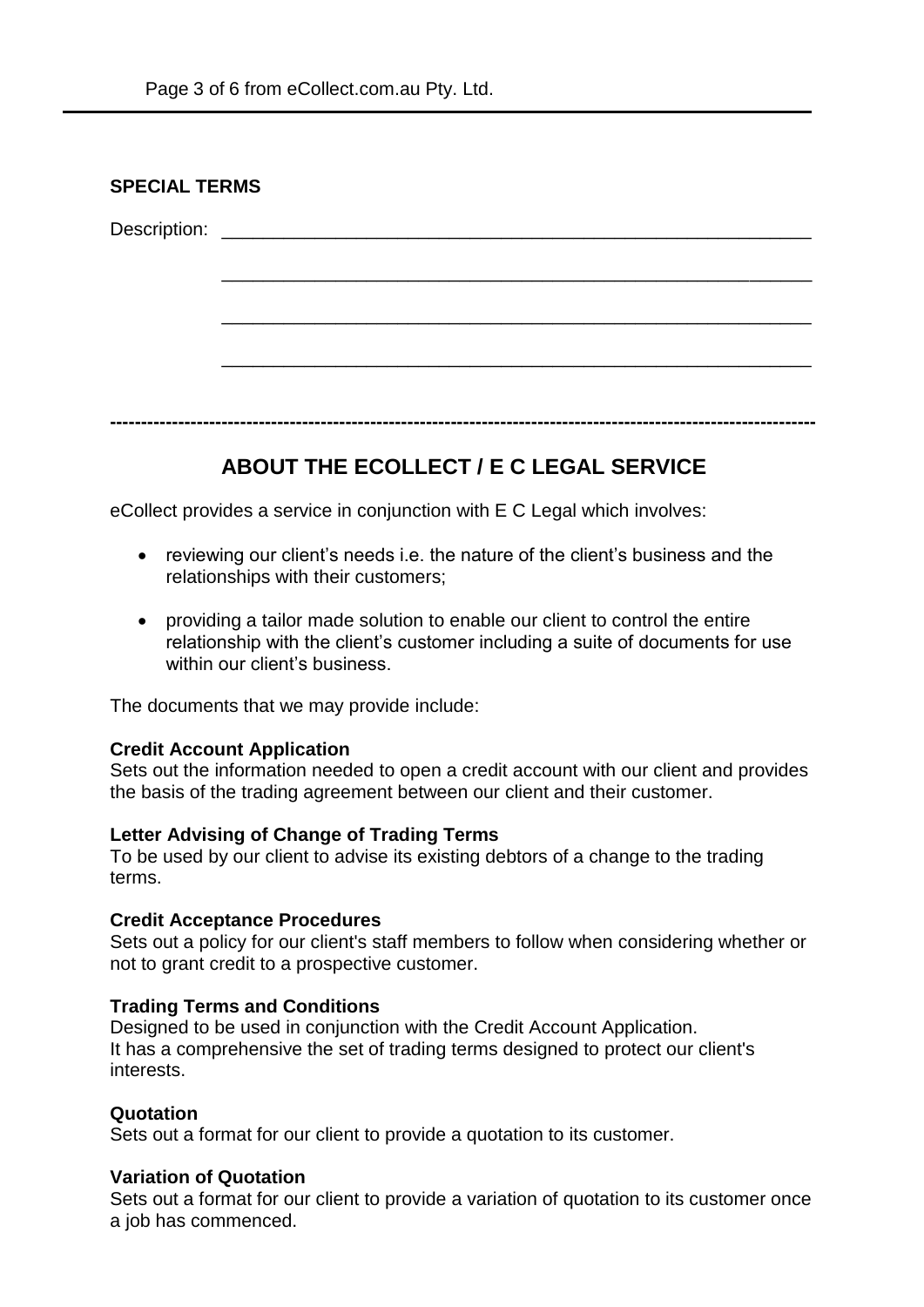## **Personal Guarantee**

Provides for a personal guarantee to secure the performance of the trading agreement by the customer.

## **General Security Agreement**

Provides a general form of company or personal charge able to be registered on the Personal Property Securities Register.

The process for the full service involves:

- 1. review of the client's needs by eCollect staff member i.e. the nature of the client's business and the relationships with their customers. Completion of Client Instructions and submission to E C Legal;
- 2. provision by client of letterhead and logos direct to E C Legal by email;
- 3. preparation of draft documents and provision to client for comment and discussion;
- 4. discussions with E C Legal lawyer on draft documents and any necessary revisions of draft documents by E C Legal following discussions. This may take a couple of sessions (usually of about 15 – 30 minutes by phone) to have the documents tailored to the client's requirements;
- 5. provision of final form of documents including formatting for immediate use.

Where clients do not require the full service, a terms only service is available which involves providing the Account Application and Trading Terms and Conditions only without formatting to include the client logos etc.

Some important points to note:

- there is always a trade off between having a clear and unambiguous trading arrangement with terms in our client's favour and the commercial reality of attracting and retaining customers. If our client's business is too hard to deal with, our client's customers may choose to deal with someone else. The documents provided will be written by a practicing commercial lawyer and are designed to operate in our client's favour. Every time that text is removed, our clients may lose some sort of benefit;
- eCollect staff members are not qualified to provide advice on the standard trading terms;
- the standard documents are copyright to eCollect and are provided for your use only. You cannot allow any other businesses to use them;
- E C Legal warrants that if the trading terms and other documents prepared by E C Legal are used in accordance with the directions provided, a legally binding agreement will result between you and your debtor. In the event that there is a finding by a competent court or tribunal that you have no binding agreement with your debtor then E C Legal may be liable for any losses suffered as a result.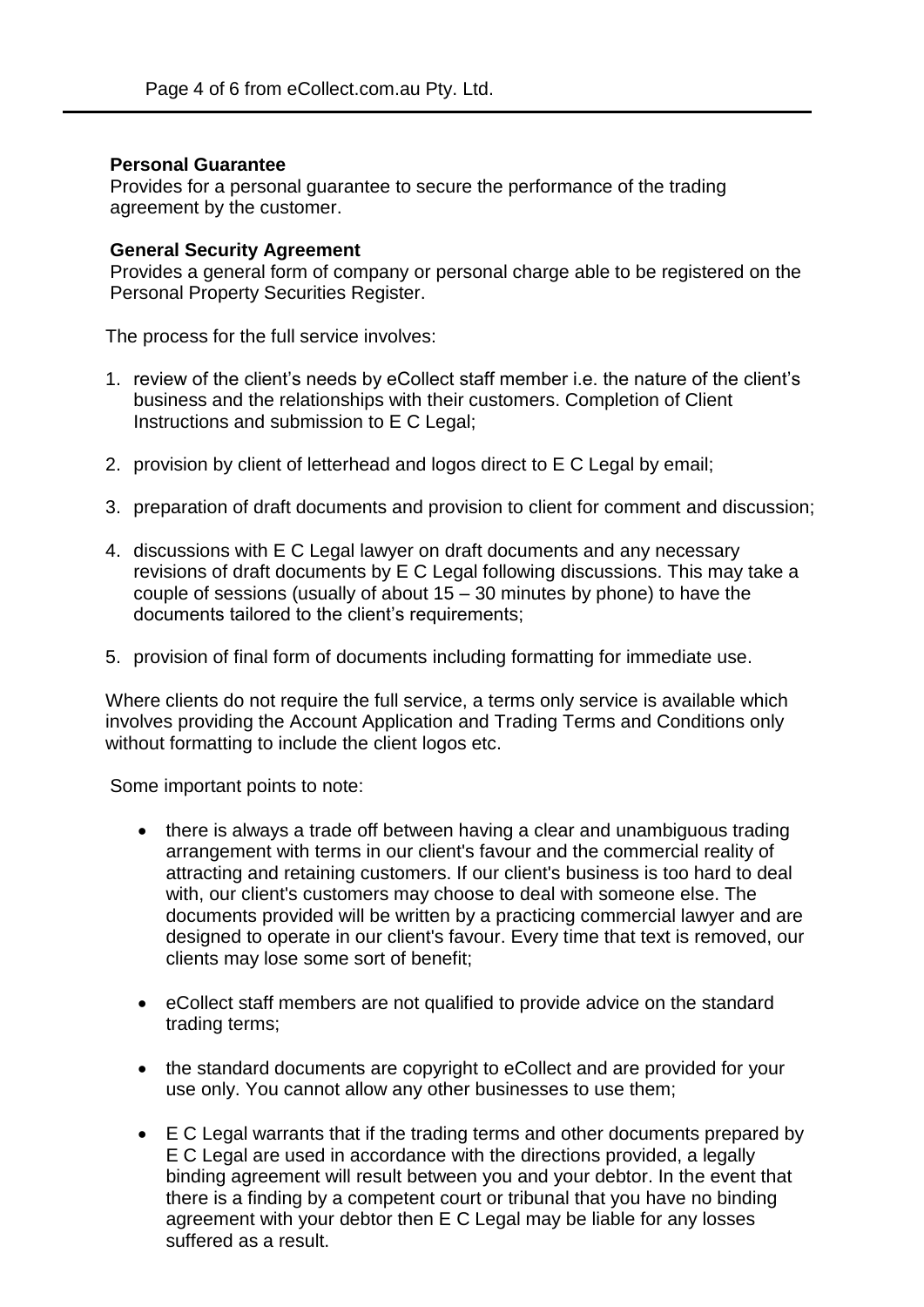#### **Businesses with Special Requirements**

If your business is has any of the following characteristics, we will need to obtain additional advice and drafting:

| Dealing in second-hand goods                                   | Yes / No |
|----------------------------------------------------------------|----------|
| Goods or services with patents, licences or special conditions | Yes / No |
| Building or construction                                       | Yes / No |
| Hire of goods or provision of goods that must be returned      | Yes / No |
| Any transaction involving loan of money                        | Yes / No |

If yes to any of the above, eCollect will consult with E C Legal and come back to you with a specific proposal. Please give additional details below;

| Details: |  |  |  |
|----------|--|--|--|
|          |  |  |  |
|          |  |  |  |
|          |  |  |  |

\_\_\_\_\_\_\_\_\_\_\_\_\_\_\_\_\_\_\_\_\_\_\_\_\_\_\_\_\_\_\_\_\_\_\_\_\_\_\_\_\_\_\_\_\_\_\_\_\_\_\_\_\_\_\_\_\_

## **Format for Delivery of Completed Documents**

eCollect aims to provide a set of documents to you which are available for immediate use. Please indicate below how you would like the completed documents delivered.

\_\_\_\_\_\_\_\_\_\_\_\_\_\_\_\_\_\_\_\_\_\_\_\_\_\_\_\_\_\_\_\_\_\_\_\_\_\_\_\_\_\_\_\_\_\_\_\_\_\_\_\_\_\_\_\_\_\_\_\_\_\_\_\_\_\_\_\_

\_\_\_\_\_\_\_\_\_\_\_\_\_\_\_\_\_\_\_\_\_\_\_\_\_\_\_\_\_\_\_\_\_\_\_\_\_\_\_\_\_\_\_\_\_\_\_\_\_\_\_\_\_\_\_\_\_\_\_\_\_\_\_\_\_\_\_\_

| Hard Copy in folder                       | Yes / No |
|-------------------------------------------|----------|
| Soft copy on USB memory stick             | Yes / No |
| Soft copy by email                        | Yes / No |
| Logo to be attached to all documents      | Yes / No |
| If yes, send logo to info@eCollect.com.au |          |
|                                           |          |

Other Instruction

#### **Commencement of Action**

If these arrangements are agreeable, please sign below.